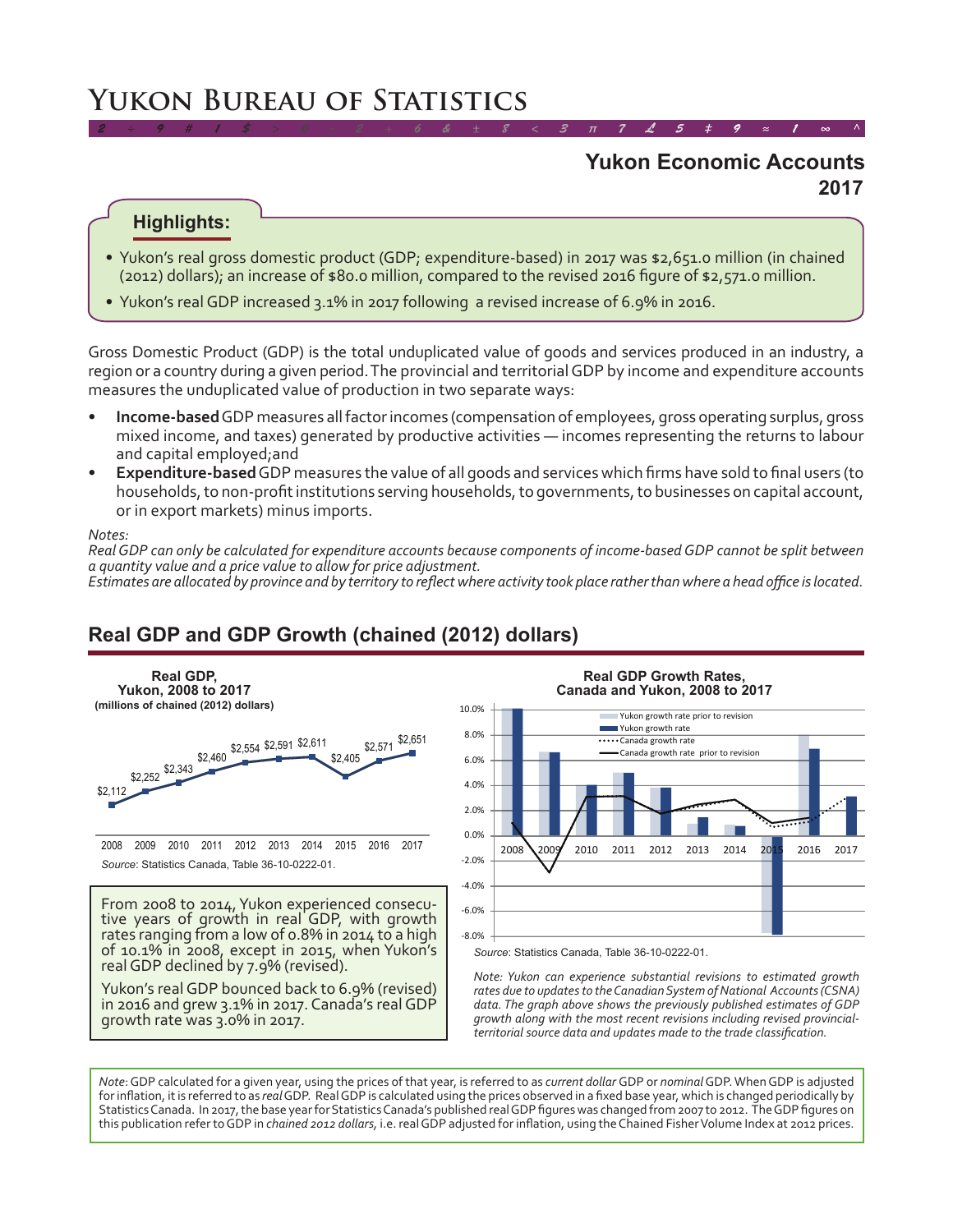### **GDP, Income-based (current prices), Yukon, 2013 to 2017**

|                                                         | 2013 <sup>r</sup> | 2014  | 2015 <sup>r</sup> | 2016 <sup>r</sup> | 2017  |
|---------------------------------------------------------|-------------------|-------|-------------------|-------------------|-------|
|                                                         |                   |       | (\$ millions)     |                   |       |
| <b>Compensation of employees</b>                        | 1.390             | 1.401 | 1.408             | 1,453             | 1,556 |
| Wages and salaries                                      | 1.194             | 1.199 | 1.197             | 1,239             | 1,330 |
| <b>Employers' social contributions</b>                  | 196               | 202   | 211               | 214               | 226   |
| <b>Gross operating surplus</b>                          | 743               | 802   | 670               | 698               | 750   |
| Net operating surplus: corporations                     | 182               | 221   | 79                | 119               | 174   |
| Consumption of fixed capital: corporations              | 362               | 377   | 385               | 375               | 364   |
| Consumption of fixed capital: general governments and   |                   |       |                   |                   |       |
| non-profit institutions serving households              | 199               | 204   | 206               | 204               | 212   |
| <b>Gross mixed income</b>                               | 379               | 401   | 405               | 421               | 441   |
| Net mixed income                                        | 307               | 327   | 328               | 343               | 359   |
| Consumption of fixed capital: unincorporated businesses | 72                | 74    | 77                | 78                | 82    |
| Taxes less subsidies on production                      | 47                | 52    | 53                | 56                | 54    |
| Taxes less subsidies on products and imports            | 95                | 93    | 92                | 91                | 94    |
| <b>Statistical discrepancy</b>                          | $-3$              | $-5$  | 4                 | $-4$              | 0     |
| <b>GROSS DOMESTIC PRODUCT AT MARKET PRICES</b>          | 2.651             | 2.744 | 2.632             | 2,715             | 2,895 |

*Note*: In 2017, the growth rate of **GDP** in current dollars was 6.6%.

Source: Statistics Canada, table 36-10-0221-01.

#### **Wages and Salaries by Industry, Yukon, 2013 to 2017**



• Of the 2017 wages and salaries component of GDP, services-producing industries comprised the largest proportion at \$1,068.7 million, or 80.3%; goods-producing industries comprised \$261.7 million, or 19.7%.

|                                                             | 2013      | 2014      | 2015           | 2016      | 2017      |
|-------------------------------------------------------------|-----------|-----------|----------------|-----------|-----------|
|                                                             |           |           | (\$ thousands) |           |           |
| <b>Compensation of employees</b>                            | 1,390,593 | 1,401,788 | 1,408,076      | 1,453,060 | 1,556,672 |
| <b>Wages and salaries</b>                                   | 1,194,154 | 1,199,442 | 1,197,368      | 1,239,140 | 1,330,317 |
| All goods-producing industries                              | 248,803   | 235,753   | 207,297        | 216,952   | 261,654   |
| Construction                                                | 111,112   | 107,384   | 99,848         | 105,021   | 117,541   |
| All services-producing industries                           | 945,351   | 963,689   | 990,071        | 1,022,188 | 1,068,663 |
| Trade                                                       | 96,775    | 95,479    | 99,039         | 103,180   | 110,264   |
| Transportation and storage                                  | 47,562    | 49,192    | 51,983         | 56,010    | 62,722    |
| Information and cultural industries                         | 37,141    | 38,715    | 40,048         | 41,274    | 41,246    |
| Finance, real estate and company management                 | 45,931    | 44,320    | 44,387         | 45,235    | 46,971    |
| Professional and personal services industries               | 217,245   | 223,745   | 232,683        | 234,312   | 241,247   |
| <b>Educational services</b>                                 | 104,365   | 106,233   | 106,355        | 106,375   | 112,432   |
| Health care and social assistance                           | 139,273   | 142,958   | 146,637        | 156,865   | 162,617   |
| Federal government public administration                    | 53,461    | 52,800    | 52,051         | 50,702    | 52,718    |
| Provincial and territorial government public administration | 167,796   | 173,244   | 178,281        | 187,556   | 196,648   |
| Local government public administration                      | 35,802    | 37,003    | 38,607         | 40,679    | 41,798    |
| <b>Employers' social contributions</b>                      | 196,439   | 202,346   | 210,708        | 213,920   | 226,355   |

Source: Statistics Canada, Table 36-10-0205-01. (computed annual total).

• In 2017, wages and salaries increased by \$91.2 million, or 7.4%, compared to 2016; for *services-producing industries*, wages and salaries increased 4.5% and for *goods-producing industries*, increased 20.6%.

• Compared to 2013, wages and salaries in 2017 increased by \$136.2 million, or 11.4%; for *services-producing industries*' wages and salaries increased by \$123.3 million, or 13.0%, while *goods-producing industries'* wages and salaries in-<br>creased by \$12.9 million, or 5.2% compared to 2013.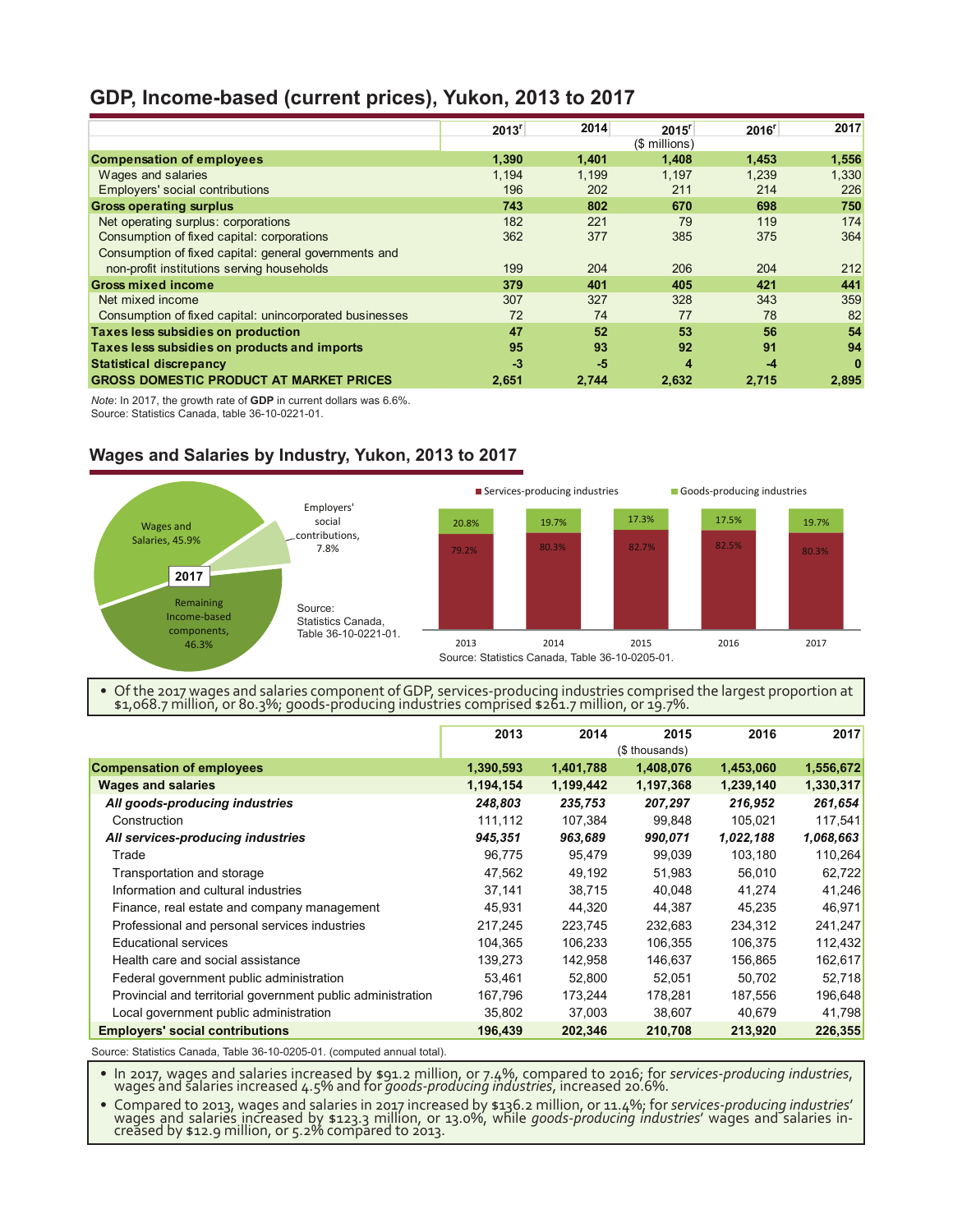## **GDP, Expenditure-based (current prices), Yukon, 2013 to 2017**

|                                                                           | $2013$ <sup>r</sup> | 2014           | 2015 <sup>r</sup><br>(\$ millions) | 2016 <sup>r</sup> | 2017         |
|---------------------------------------------------------------------------|---------------------|----------------|------------------------------------|-------------------|--------------|
| <b>Final consumption expenditure</b>                                      | 2,700               | 2,803          | 2,905                              | 2,986             | 3,089        |
| Household final consumption expenditure                                   | 1,232               | 1,272          | 1,307                              | 1,352             | 1,408        |
| Goods                                                                     | 507                 | 511            | 518                                | 532               | 555          |
| Durable goods                                                             | 133                 | 133            | 137                                | 147               | 154          |
| Semi-durable goods                                                        | 67                  | 67             | 67                                 | 69                | 72           |
| Non-durable goods                                                         | 307                 | 311            | 314                                | 316               | 329          |
| Services                                                                  | 725                 | 761            | 789                                | 820               | 853          |
| Non-profit institutions serving households' final consumption expenditure | 47                  | 48             | 49                                 | 55                | 59           |
| General governments final consumption expenditure                         | 1,421               | 1,483          | 1,549                              | 1,579             | 1,622        |
| <b>Gross fixed capital formation</b>                                      | 852                 | 775            | 686                                | 664               | 878          |
| Business gross fixed capital formation                                    | 594                 | 495            | 473                                | 443               | 488          |
| <b>Residential structures</b>                                             | 138                 | 131            | 139                                | 157               | 163          |
| Non-residential structures, machinery and equipment                       | 302                 | 223            | 229                                | 182               | 211          |
| Non-residential structures                                                | 89                  | 118            | 116                                | 81                | 105          |
| Machinery and equipment                                                   | 213                 | 105            | 113                                | 101               | 106          |
| Intellectual property products                                            | 154                 | 141            | 105                                | 104               | 114          |
| Non-profit institutions serving households' gross fixed capital formation | $\overline{2}$      | $\overline{2}$ | $\overline{2}$                     | 3                 | 3            |
| General governments gross fixed capital formation                         | 256                 | 278            | 211                                | 218               | 387          |
| <b>Investment in inventories</b>                                          | 22                  | 37             | $\mathbf{0}$                       | 16                | 16           |
| <b>Exports of goods and services</b>                                      | 813                 | 794            | 674                                | 752               | 762          |
| Exports to other countries                                                | 366                 | 390            | 268                                | 318               | 303          |
| Exports of goods to other countries                                       | 263                 | 290            | 179                                | 221               | 200          |
| Exports of services to other countries                                    | 103                 | 100            | 89                                 | 97                | 103          |
| Exports to other provinces                                                | 447                 | 404            | 406                                | 434               | 459          |
| Exports of goods to other provinces                                       | 121                 | 91             | 93                                 | 136               | 131          |
| Exports of services to other provinces                                    | 326                 | 313            | 313                                | 298               | 328          |
| Less: imports of goods and services                                       | 1,740               | 1,671          | 1,629                              | 1,706             | 1,850        |
| Imports from other countries                                              | 569                 | 548            | 594                                | 595               | 655          |
| Imports of goods from other countries                                     | 479                 | 457            | 502                                | 504               | 561          |
| Imports of services from other countries                                  | 90                  | 91             | 92                                 | 91                | 94           |
| Imports from other provinces                                              | 1,171               | 1,123          | 1.035                              | 1,111             | 1,195        |
| Imports of goods from other provinces                                     | 370                 | 308            | 237                                | 279               | 311          |
| Imports of services from other provinces                                  | 801                 | 815            | 798                                | 832               | 884          |
| <b>Statistical discrepancy</b>                                            | 4                   | 6              | $-4$                               | 3                 | $\mathbf{0}$ |
| <b>GROSS DOMESTIC PRODUCT AT MARKET PRICES</b>                            | 2,651               | 2,744          | 2,632                              | 2,715             | 2,895        |
| Final domestic demand                                                     | 3,552               | 3,578          | 3,591                              | 3,650             | 3,967        |
| Source: Statistics Canada, Table 36-10-0222-01.                           |                     |                |                                    |                   |              |

### **Household Final Consumption Expenditure, Yukon, 2013 to 2017**

|                                                               | 2013    | 2014    | 2015 <sup>r</sup><br>(\$ millions) | 2016 <sup>r</sup> | 2017    |
|---------------------------------------------------------------|---------|---------|------------------------------------|-------------------|---------|
| Household final consumption expenditure                       | 1,232.0 | 1,272.0 | 1,307.0                            | 1,352.0           | 1,408.0 |
| Food and non-alcoholic beverages                              | 110.3   | 114.7   | 119.9                              | 121.4             | 126.0   |
| Alcoholic beverages and tobacco                               | 53.4    | 55.5    | 55.9                               | 58.5              | 59.8    |
| Clothing and footwear                                         | 27.6    | 27.1    | 27.1                               | 26.7              | 28.2    |
| Housing, water, electricity, gas and other fuels              | 406.7   | 423.1   | 439.2                              | 452.9             | 469.8   |
| Furnishings, household equipment and other goods and services |         |         |                                    |                   |         |
| related to the dwelling and property                          | 53.2    | 52.2    | 54.9                               | 58.2              | 61.0    |
| Health                                                        | 32.3    | 33.9    | 35.9                               | 37.2              | 38.3    |
| Transport                                                     | 183.5   | 188.5   | 187.0                              | 196.5             | 209.1   |
| Communications                                                | 31.3    | 31.7    | 31.2                               | 31.9              | 33.0    |
| Recreation and culture                                        | 101.7   | 102.4   | 103.3                              | 106.7             | 110.6   |
| Education                                                     | 5.1     | 5.6     | 5.8                                | 6.0               | 6.3     |
| Food, beverage and accommodation services                     | 140.1   | 140.3   | 145.0                              | 151.6             | 157.9   |
| Insurance and financial services                              | 70.2    | 72.0    | 73.7                               | 77.5              | 81.2    |
| Miscellaneous goods and services                              | 50.5    | 52.9    | 54.7                               | 56.9              | 59.2    |
| Net expenditure abroad                                        | $-33.9$ | $-27.8$ | $-26.5$                            | $-30.0$           | $-32.4$ |
| Source: Statistics Canada, Table 36-10-0225-01.               |         |         |                                    |                   |         |

• Compared to the figures for 2016, *household final consumption expenditure* in 2017 increased by \$56.0 million, or 4.1%. • Compared to 2013, *household final consumption expenditure* in 2017 increased by \$176.0 million, or 14.3%.